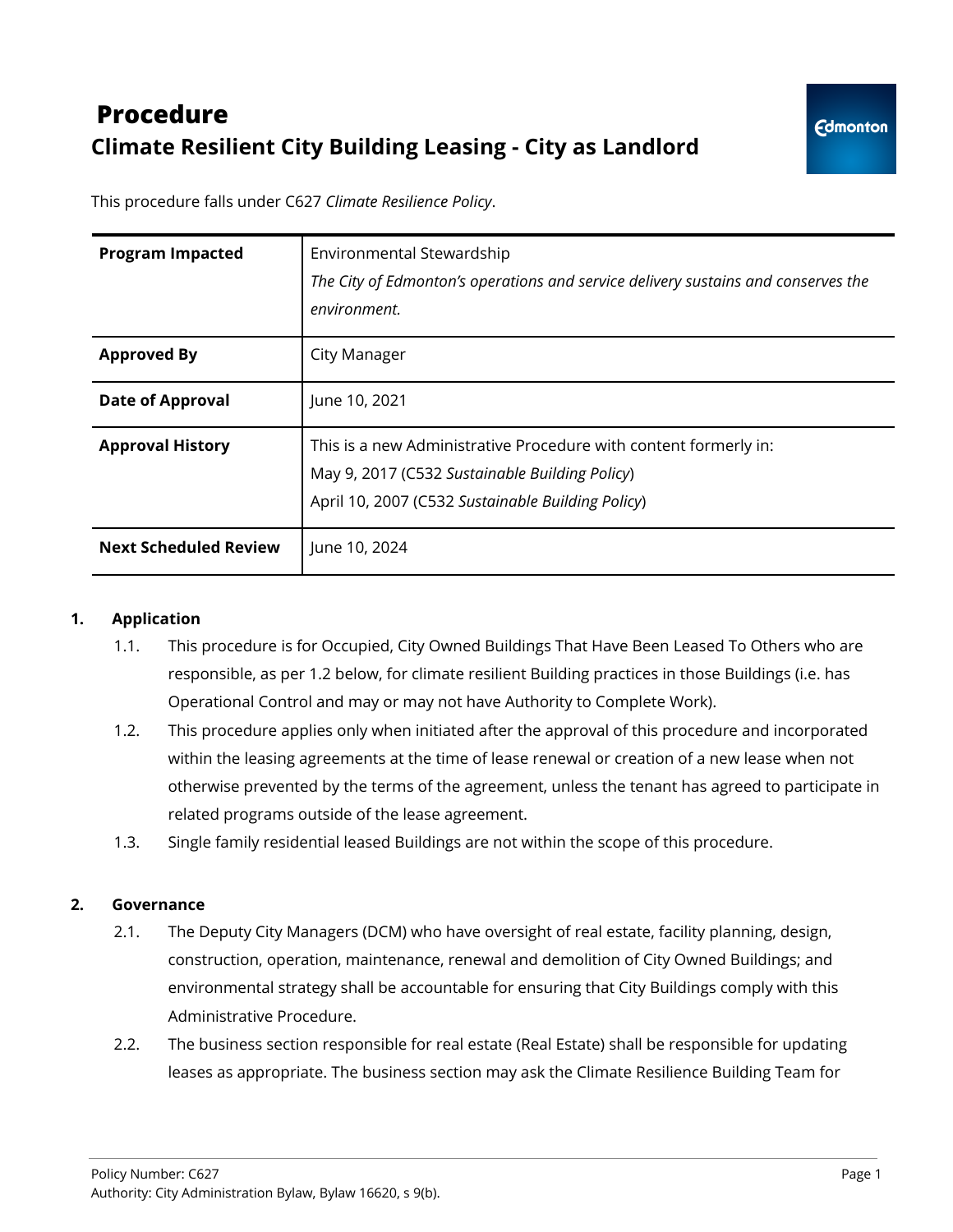technical expertise support for program or guidance development if required. This work of the responsible business section shall include:

- 2.2.1. Development of guidance documents such as procedures, standards, guidelines, best practices, manuals, tools, and leasing language.
- 2.2.2. Communications to or training of appropriate parties that shall use these guidance materials or participate in these programs.
- 2.2.3. Development and prioritization of capital and operating budget profile(s) that are impacted by this Administrative Procedure.
- 2.2.4. Through training and recruitment, ensure there is sufficient internal expertise related to Climate Resilient Building Practice, to support effective and efficient procedure implementation (e.g. Key Procedure users shall be supported in the application and maintenance of LEED or other green professional accreditations).
- 2.2.5. Annual, or as requested, reporting to the Climate Resilient Building Committee on program or guidance status including above mentioned items.
- 2.3. A Climate Resilient Building Team shall exist for the purposes of oversight, as outlined in their Terms of Reference. Oversight by the Climate Resilient Building Team includes the following;
	- 2.3.1. Policy implementation, including ensuring that the appropriate business section(s) develop and maintain guidance documents such as procedures, standards, guidelines, best practices, manuals, and tools. This will include communications to or training of appropriate parties on the use of these policy implementation tools.
	- 2.3.2. Policy evaluation in the form of compliance reporting: annual reporting to the City Manager and City Council on policy compliance, including all exceptions to the Administrative Procedures; and
	- 2.3.3. Periodic evaluations of the appropriateness and effectiveness of the Administrative Procedure, and Climate Resilient Building Team membership.

## **3. Requirements**

- 3.1. The City will incorporate requirements for participation in the following program into lease agreements with tenants with Full-Building Leases at the time of lease development or renewal. Roles, responsibilities, and timelines of implementation of these procedures will be identified in the lease as written. This work is to be led by the City as outlined in the Existing City Building Administrative Procedure:
	- 3.1.1. the City's Energy Benchmarking Program,
	- 3.1.2. City's Corporate GHG Inventory (if within scope of protocol),
	- 3.1.3. BOMA BEST Program,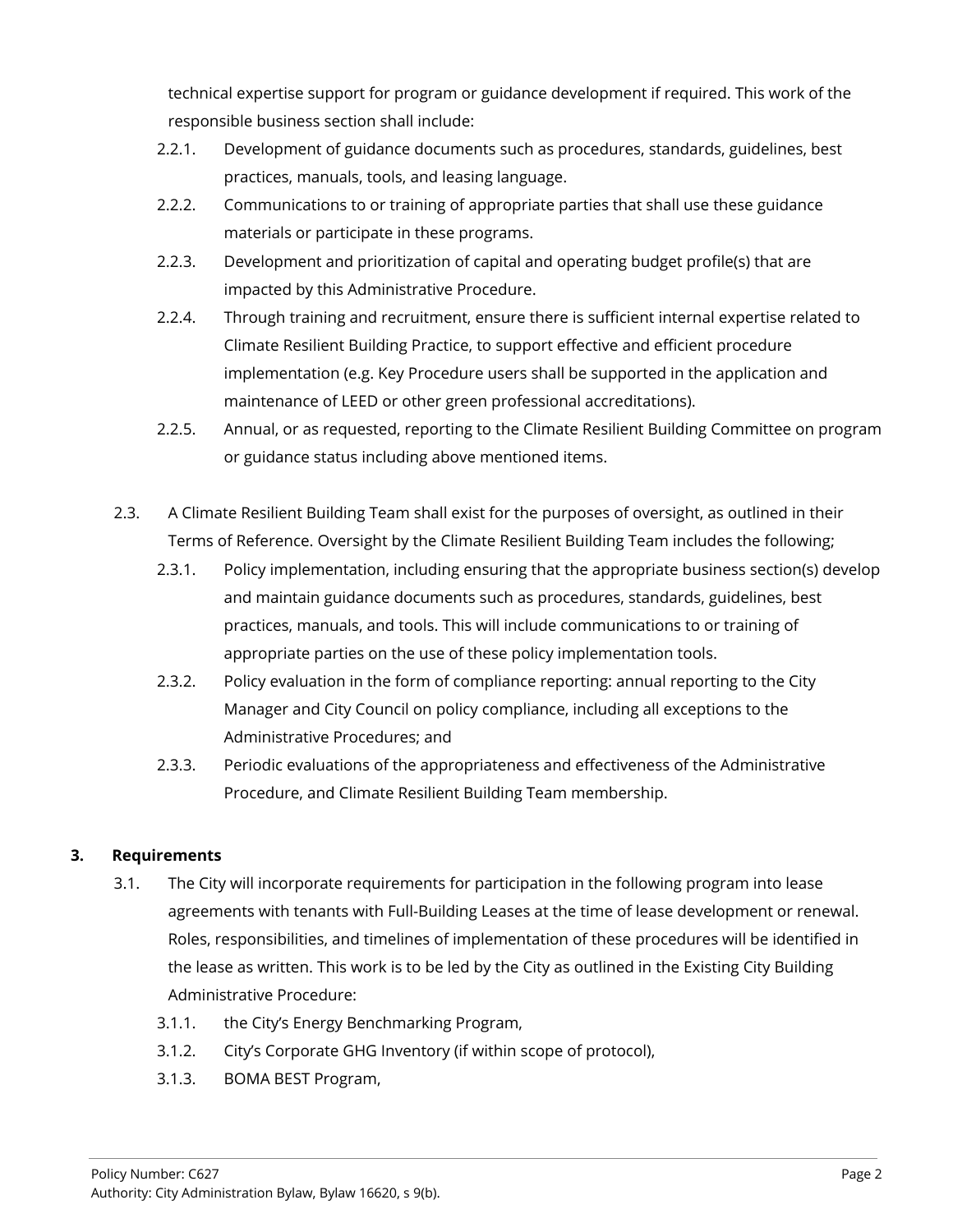- 3.1.4. Recommissioning and Continuous Optimization program when the lease agreement requires that the City maintain the facility,
- 3.1.5. Measurement and Verification Program when the lease agreement requires that the City complete retrofits.
- 3.2. For non-Full-Building Leases and leases smaller than 600 square meters the City will incorporate language to support participation in the City's Energy Benchmarking Program and Corporate GHG Inventory (primarily through requirements to provide utility information where needed), and participation in the City's BOMA BEST program as a tenant when added at the point of lease renewal. Roles and responsibilities of implementation of these procedures will be identified in the lease as written.

## **4. Exceptions**

- 4.1. Buildings that meet the application criteria (Section 1: Application) of this Administrative Procedure, but for some extraordinary reason cannot meet the Administrative Procedure requirements, may apply for an exception. Exceptions should only be requested as an absolute last resort.
- 4.2. In any case where the requirements of this procedure will not be met for lease renewals a request for an exception may be evaluated (and approved if appropriate) by real estate in the regular lease negotiation process.
- 4.3. If real estate is unsure if a formal exception request is appropriate or would appreciate feedback from the Climate Resilient Building Team they may request an informational meeting with the Climate Resilient Building Team.
- 4.4. If real estate believes the matter should be assessed by the Climate Resilient Building Team for a formal exception review or the issue pertains to a Full-Building Lease a request shall be made as follows:
	- 4.4.1. A summary of the issue, reasoning for the exception request, and supporting documentation shall be submitted to the Climate Resilient Building Team. This request must be signed by the appropriate General Supervisor and/or Director.
	- 4.4.2. The Climate Resilient Building Team will review the documentation and take one of the following actions:
		- 4.4.2.1. First: Provide a recommendation to Real Estate for additional steps or opportunities to be investigated that could improve project alignment with the Administrative Procedure requirements. Real Estate will implement the suggestions and report back to the Climate Resilient Building Team with the results if still not compliant with the Administrative Procedure. Then: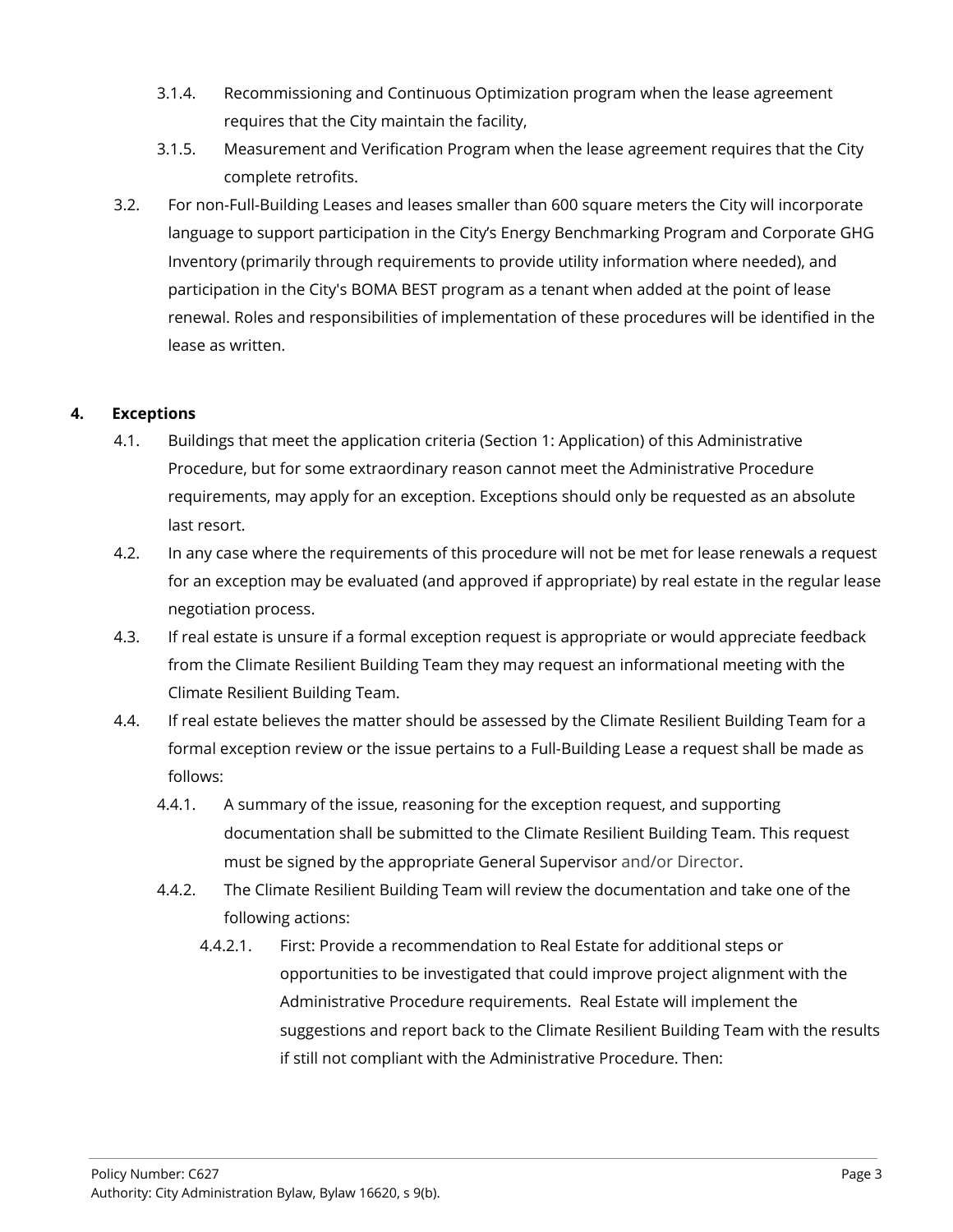- 4.4.2.1.1. Agree with the submitted analysis and recommend that the project is granted an exception (with or without conditions). Or;
- 4.4.2.1.2. Disagree with the submitted analysis and recommend that the project is not granted an exception (either in full or part). Providing a recommendation for how the project could meet the Administrative Procedure requirements.
- 4.4.3. Once the Climate Resilient Building Team provides a recommendation, Real Estate will submit the request along with the Climate Resilient Building Team's recommendation to the DCM(s), whose business unit(s) are responsible for achieving the specific policy standard(s) via the appropriate protocols. The DCM's approval is required to formally authorize an adjustment to the policy standards through an exception to the policy.
- 4.5. The formal decision and approval from the DCM or decision made by real estate during the leasing process must be submitted to the Climate Resilient Building Team for tracking and reporting purposes each year.

## **Definitions**

Unless otherwise specified, words used in this procedure have the same meaning as defined in the C627 Climate Resilient Policy.

- *Authority to Complete Work* The full authority to introduce and implement asset improvement or construction at the Building (e.g. renovations, additions).
- *Buildings* As defined by the National Building Code (Alberta Edition).
- *City Owned Buildings* Buildings that are legally owned by the City including arenas, pools, leisure centres, libraries, fire stations, police stations, administration Buildings, maintenance and shop Buildings.
- *City Owned Buildings That Have Been Leased To Others* Buildings or portions of Buildings that the City leases or licences to others. This includes Buildings occupied by Edmonton Public Library and Edmonton Police Services.
- *Climate Resilient Building Practice* Identified processes, practices or systems widely recognized as ways of improving Building resilience. Such practices extend beyond green Building certification that is based on initial Climate resilient design and construction, and emphasizes Climate resilient practices throughout the entire Building lifecycle.
- *Full-Building Leases* Leases where the tenant, not the City holds the lease for the entirety of the building.
- *Occupied Building* A Building that is regularly occupied by staff, contractors or visitors. Occupied Buildings exclude: LRT stations; conditioned storage Buildings; pump stations; power substations;